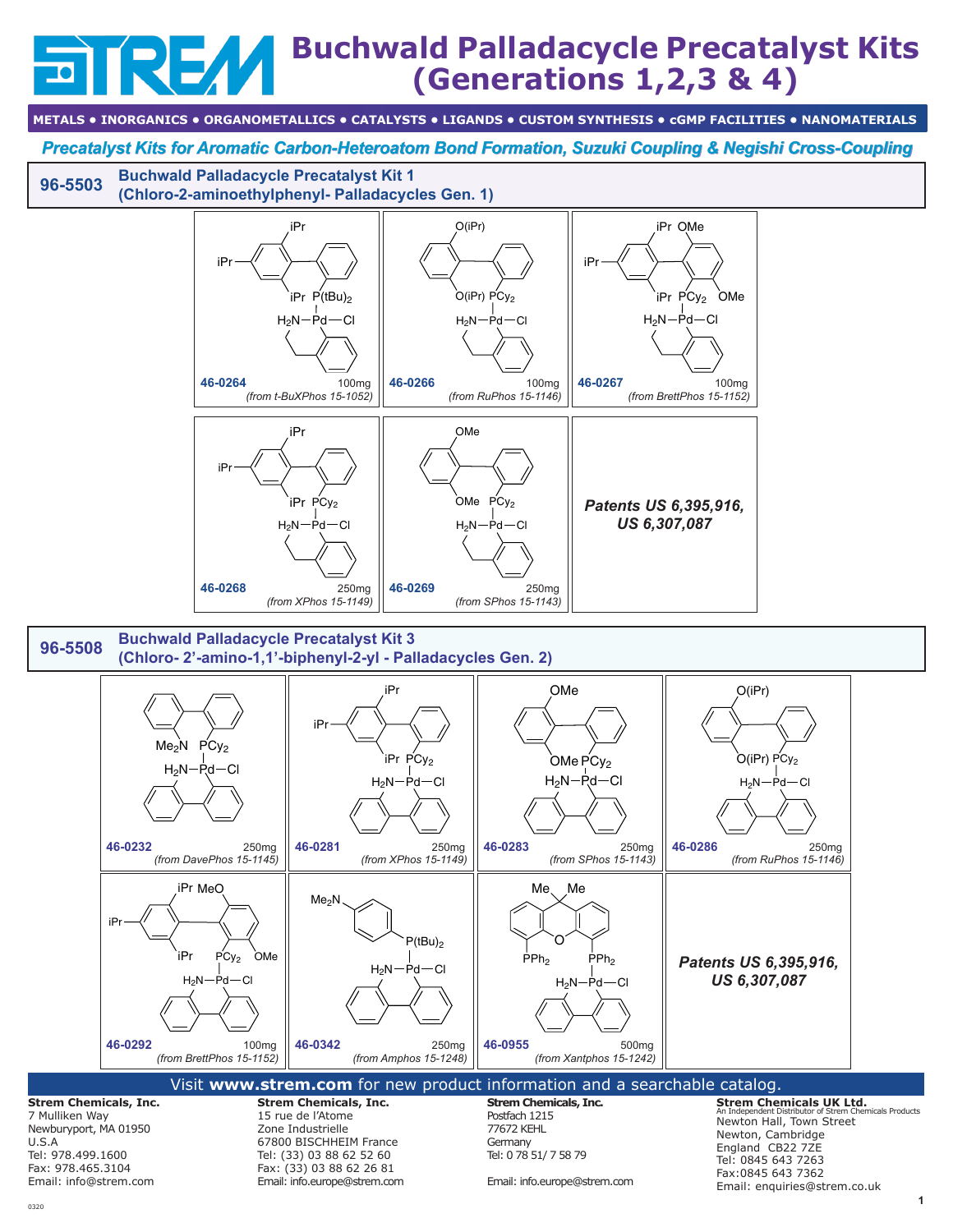

## 0320

Tel: 978.499.1600 Fax: 978.465.3104 Email: info@strem.com

Tel: 0 78 51/ 7 58 79

Email: info.europe@strem.com

**Strem Chemicals UK Ltd.** An Independent Distributor of Strem Chemicals Products England CB22 7ZE Tel: 0845 643 7263 Fax:0845 643 7362 Email: enquiries@strem.co.uk

Tel: (33) 03 88 62 52 60 Fax: (33) 03 88 62 26 81 Email: info.europe@strem.com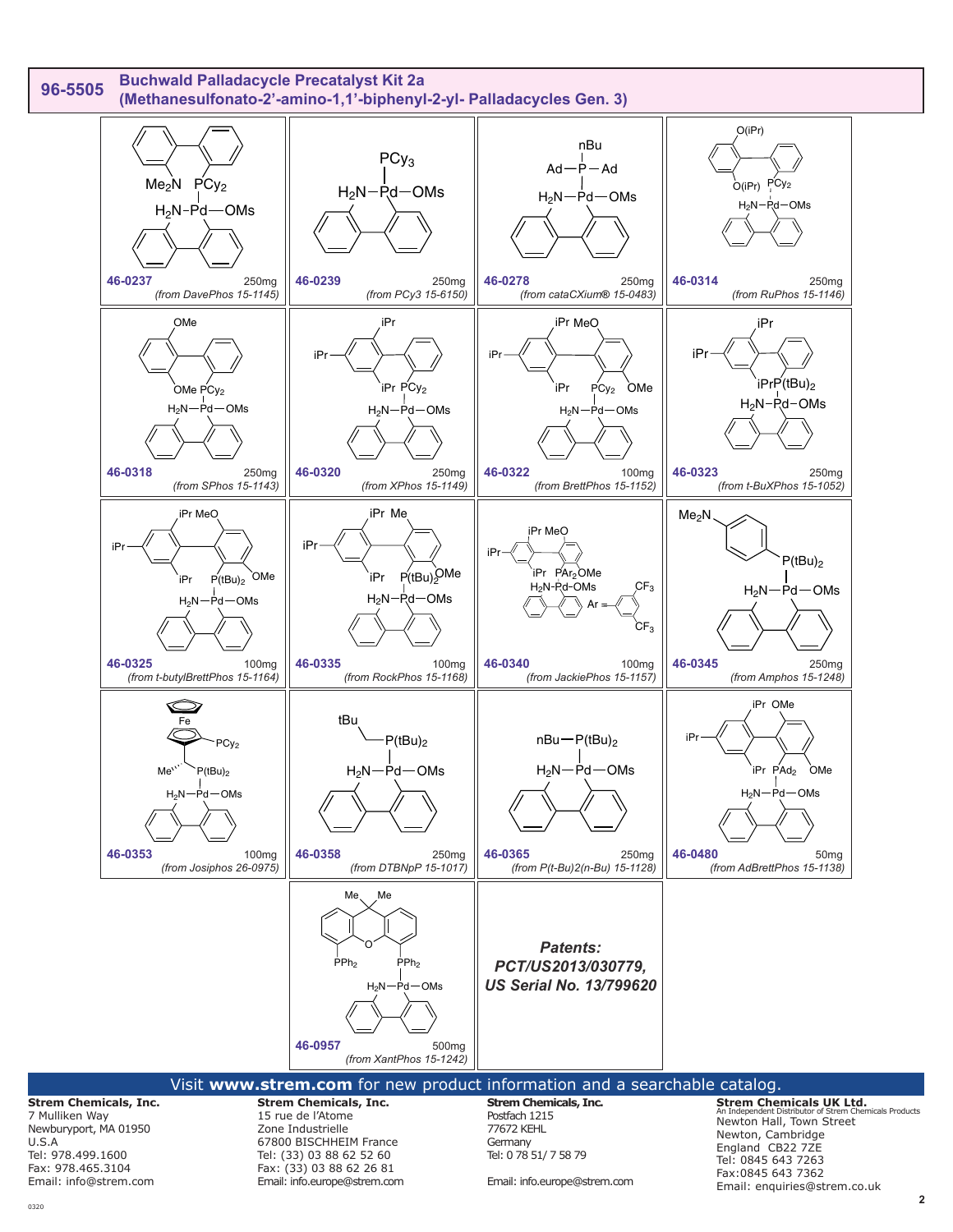

|                                                                                                                                                     | Visit www.strem.com for new product information and a searchable catalog.                                                                                                                |                                                                                                                                 |                                                                                                                                                                                                                                           |
|-----------------------------------------------------------------------------------------------------------------------------------------------------|------------------------------------------------------------------------------------------------------------------------------------------------------------------------------------------|---------------------------------------------------------------------------------------------------------------------------------|-------------------------------------------------------------------------------------------------------------------------------------------------------------------------------------------------------------------------------------------|
| <b>Strem Chemicals, Inc.</b><br>7 Mulliken Way<br>Newburyport, MA 01950<br>U.S.A<br>Tel: 978.499.1600<br>Fax: 978.465.3104<br>Email: info@strem.com | <b>Strem Chemicals, Inc.</b><br>15 rue de l'Atome<br>Zone Industrielle<br>67800 BISCHHEIM France<br>Tel: (33) 03 88 62 52 60<br>Fax: (33) 03 88 62 26 81<br>Email: info.europe@strem.com | <b>Strem Chemicals, Inc.</b><br>Postfach 1215<br>77672 KEHL<br>Germany<br>Tel: 0 78 51/ 7 58 79<br>Email: info.europe@strem.com | <b>Strem Chemicals UK Ltd.</b><br>An Independent Distributor of Strem Chemicals Products<br>Newton Hall, Town Street<br>Newton, Cambridge<br>England CB22 7ZE<br>Tel: 0845 643 7263<br>Fax: 0845 643 7362<br>Email: enguiries@strem.co.uk |
|                                                                                                                                                     |                                                                                                                                                                                          |                                                                                                                                 | 3                                                                                                                                                                                                                                         |